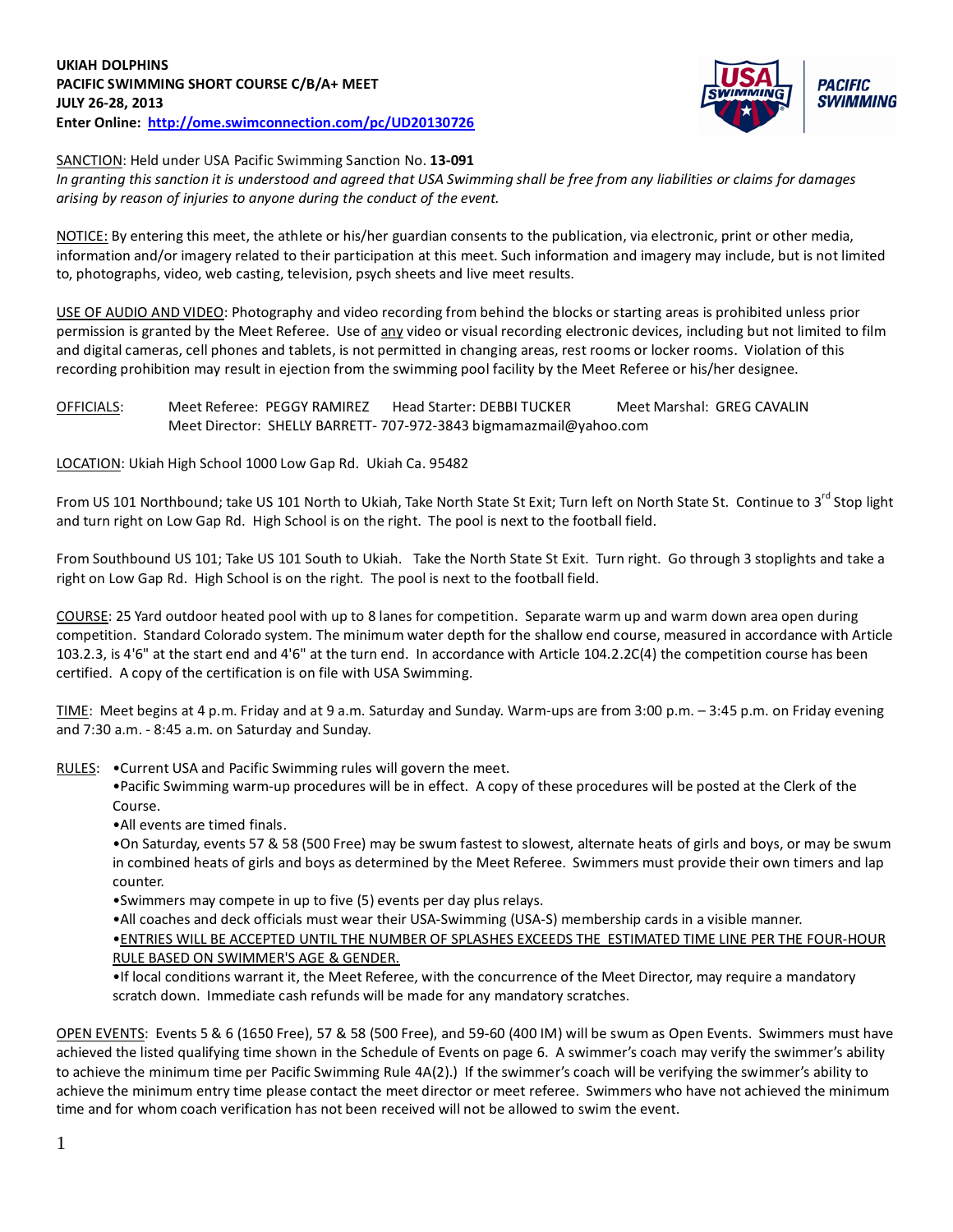DECK CHANGING Except where venue facilities require otherwise, changing into or out of swimsuits other than in locker rooms or other designated areas is not appropriate and is strongly discouraged.

UNACCOMPANIED SWIMMERS: Any USAS athlete-member competing at the meet must be accompanied by a USA Swimming member-coach for the purposes of athlete supervision during warm-up, competition and warm-down. If a coach-member of the athlete's USAS Club does not attend the meet to serve in said supervisory capacity, it is the responsibility of the swimmer or the swimmer's legal guardian to arrange for supervision by a USA Swimming member-coach. The Meet Director or Meet Referee may assist the swimmer in making arrangements for such supervision; however, it is recommended that such arrangements be made in advance of the meet by the athlete's USAS Club Member-Coach. The swimmer must be certified by a USA Swimming member coach as being proficient in performing a racing start or must start the race in the water. It is the responsibility of the swimmer or the swimmer's legal guardian to ensure compliance with this requirement.

RESTRICTIONS: •Smoking and the use of other tobacco products is prohibited on the pool deck, in the locker rooms, in spectator

- seating, on standing areas and in all areas used by swimmers, during the meet and during warm-up periods.
- •Sale and use of alcoholic beverages is prohibited in all areas of the meet venue.
- •No deck changing.
- •All shelters must be properly secured.
- •No glass containers are allowed in the meet venue.
- •No propane heater is permitted except for snack bar/meet operations.
- •No pets are allowed on deck except for working assistance animals.

ELIGIBILITY: •Swimmers must be current members of USA-S and enter their name and registration number on the meet entry card as they are shown on their Registration Card. If this is not done, it may be difficult to match the swimmer with the registration and times database.

•The meet host must check all swimmer registrations against the SWIMS database and if not found to be registered, the Meet Director shall accept the registration at the meet (a \$10 surcharge will be added to the regular registration fee). Duplicate registrations will be refunded by mail.

•Swimmers in the "A" Division must have met at least the "PC-A" time standard. Swimmers in the "B" Division must have met at least the "PC-B" time standard. All entry times slower than the "PC-B" time standard will be in the "C" Division. •Entries with "NO TIME" will be accepted.

•Swimmers aged 19 years and older may participate in the 13 & over and OPEN events but will not be scored or awarded. Such swimmers must have met the 17-18 age group time standards.

•Disabled swimmers are welcome to attend this meet and should contact the Meet Director or Meet Referee regarding special accommodations on entry times and seeding per Pacific Swimming Policy.

•The swimmer's age will be the age of the swimmer on the first day of the meet.

ENTRIES: MAILED ENTRIES: All entries must be on the attached Consolidated Entry card. Entry cards must be completely filled out including best times for events entered, and the swimmer's address, phone number, and family e-mail address. Entered times must be submitted in yards. Entries with "NO TIMES" will be placed in the slowest heat(s). Entries must be postmarked by midnight, Wednesday July 17<sup>th</sup> 2013 and mailed to: Ukiah Dolphins \* P.O. Box 635 \* Ukiah, CA 95482. Entries can be hand delivered to: Ukiah High School Pool 1000 Low Gap Rd ATT Shelly Barrett\* Ukiah, CA 95482 by 6:00 p.m. Wednesday July 17<sup>h</sup>, 2013. Please make checks payable to UKIAH DOLPHINS.

ONLINE ENTRIES: Enter via <http://ome.swimconnection.com/pc/UD20130726> and receive an immediate entry confirmation. This confirmation should be brought to the meet as proof of entry. This method requires payment by credit card. Swim Connection LLC charges a processing fee for this service, equal to \$1.00 per swimmer plus 5% times the entry fees. Please note that the processing fee is a separate fee from the entry fees. If you do not wish to pay the processing fee, enter the meet using a mail entry. Entering online is a convenience and is completely voluntary. It is in no way required or expected in order to enter this meet. The deadline for online entries is midnight Wednesday July 17th 2013.

ENTRY FEES: Fees will be \$2.75 per individual event; \$9.00 per relay and an \$8.00 per swimmer participation fee to help cover meet expenses. Incomplete or illegible entries or entries without fees will require a collect call before entries are accepted. NO LATE ENTRIES WILL BE ACCEPTED. Except for mandatory scratches, NO REFUNDS WILL BE MADE.

Relay entries will be accepted the day of the meet at a time to be announced. There is no limit on relay entries from each club.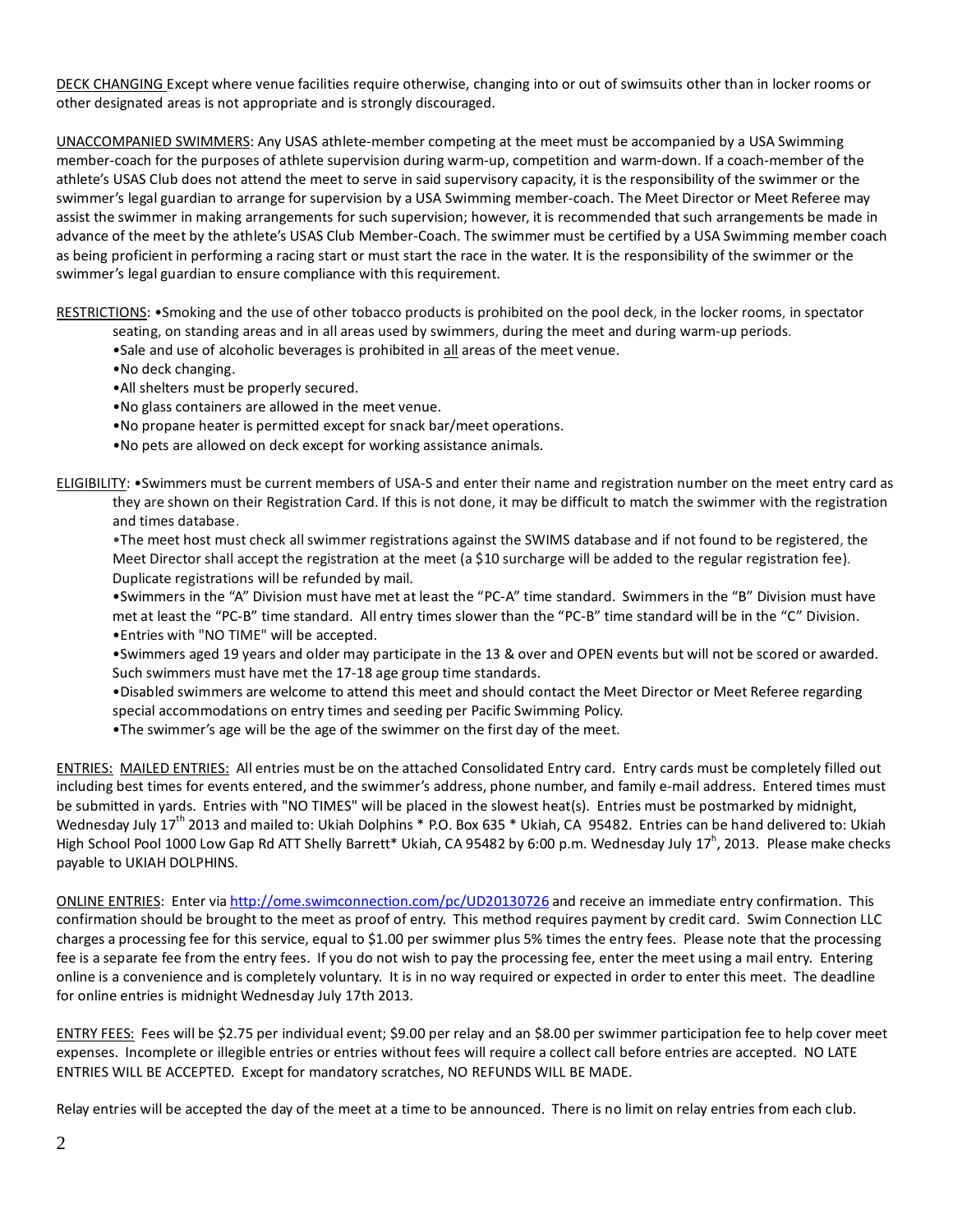AWARDS: Individual Events will be awarded distinctive pins 1<sup>st</sup> through 6<sup>th</sup> and ribbons 7<sup>th</sup> through 12<sup>th</sup>. Relay Events will be awarded distinctive pins 1<sup>st</sup> through 3<sup>rd</sup> and ribbons 4<sup>th</sup> through 6<sup>th</sup>. Swimmers 19 years of age & older will not receive awards.

SCORING: 8 & under individual events will be scored and awarded as 6 & under and 7-8. 13 and over individual events will be scored 13-14, 15-16 & 17-18. 13&Up relays will be swum together. Swimmers 19 years of age & older will not be scored. Team Points are as follows:

> Individual Events: 13-11-10-9-8-7-6-5-4-3-2-1 Relay Events: 26-22-20-18-16-14

ADMISSION: Admission to the three-day event is free. Programs will be available for \$5.00.

HOSPITALITY: A full snack bar will be available. Lunches and our famous Ukiah hospitality will be provided to all working officials, coaches, and timers.

CHECK-IN: The meet will be deck seeded. Swimmers must check-in at the Clerk-of-Course. Close of check-in for all individual events shall be no more than 60 minutes before the estimated time of the start of the first heat of the event. No event shall be closed more than 30 minutes prior to the estimated start of the meet. Swimmers who do not check in will not be seeded and will not be allowed to compete in that event.

SCRATCHES: There are no penalties for failure to compete in an event. Swimmer will be called to the block one time.

MISCELLANEOUS: Camping is available at the Ukiah High School.

MINIMUM NUMBER OF OFFICIALS RULE: One half-hour before the scheduled start of each session, the Meet Referee shall conduct an inventory of Officials, and shall compare the number of swimmers present against the number of Officials present representing each team. No more than 3 days after close of entries, Meet management (ref or director) shall contact the representative from each team participating, and provide a preliminary inventory.

MINIMUM OFFICIALS RULE: Each team shall, by the start of the meet, provide to the Meet Director or designee a list of Officials who have agreed to represent that team during the meet, in accordance with the following table:

| Number of swimmers competing in meet | *Number of trained and carded officials |
|--------------------------------------|-----------------------------------------|
| per team:                            | required:                               |
| $1 - 10$                             | 0                                       |
| $11 - 25$                            |                                         |
| $26 - 50$                            |                                         |
| 51-75                                | 3                                       |
| 76-100                               | 4                                       |
| 101 or more                          |                                         |

\*Zone 3 Pacific Swimming will include Colorado, Intermediary/ Chief Timing Judge, and Hytek-Computer into the count of Officials for a session: these positions are not carded. Zone 3 Pacific Swimming will accept Trainees into the count of Officials for a session, so long as they are carded.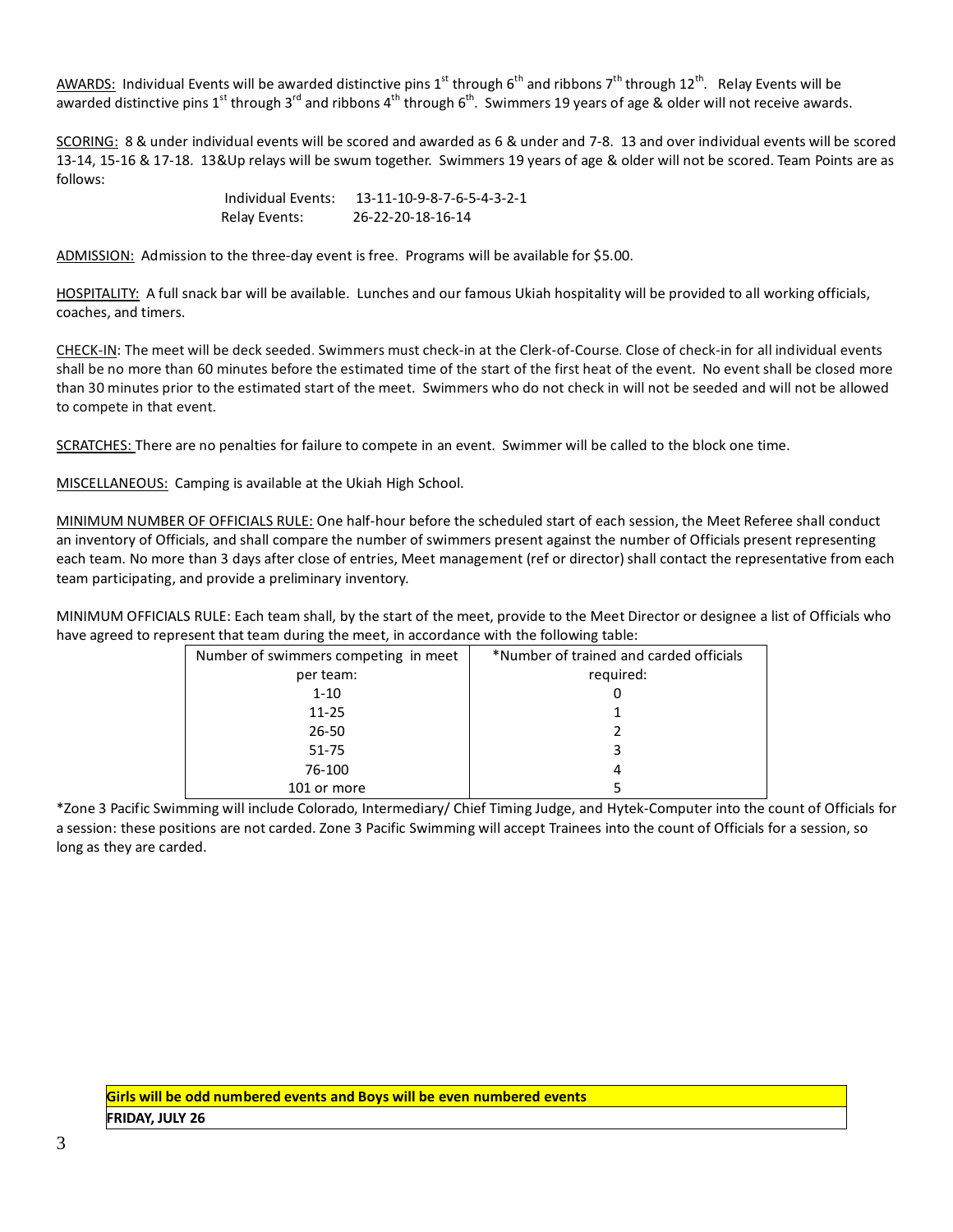| Event# |    | Age                      | Event         |         |                        |             |                |  |  |  |  |  |  |
|--------|----|--------------------------|---------------|---------|------------------------|-------------|----------------|--|--|--|--|--|--|
| 1      | 2  | $11 - 12$                | 200 Free      |         |                        |             |                |  |  |  |  |  |  |
| þ      | 4  | $10-$ un                 | 200 Free      |         |                        |             |                |  |  |  |  |  |  |
| 5      | 6  | <b>OPEN</b>              | 1650 Free*    |         |                        |             |                |  |  |  |  |  |  |
|        |    | <b>SATURDAY, JULY 27</b> |               |         | <b>SUNDAY, JULY 28</b> |             |                |  |  |  |  |  |  |
| Event# |    | Age                      | Event         | Event # |                        | Age         | Event          |  |  |  |  |  |  |
| 7      | 8  | $13-up$                  | 200 IM        | 59      | 60                     | <b>OPEN</b> | 400 IM*        |  |  |  |  |  |  |
| 9      | 10 | $11 - 12$                | 100 Fly       | 61      | 62                     | $10-$ un    | 100 IM         |  |  |  |  |  |  |
| 11     | 12 | $10-$ un                 | 50 Fly        | 63      | 64<br>$11 - 12$        |             | 100 IM         |  |  |  |  |  |  |
| 13     | 14 | $8 - un$                 | 25 Breast     | 65      | 66                     | $8 - un$    | 100 IM         |  |  |  |  |  |  |
| 15     | 16 | $13-up$                  | 100 Back      | 67      | 68                     | $13-up$     | 100 Breast     |  |  |  |  |  |  |
| 17     | 18 | $11 - 12$                | 200 IM        | 69      | 70                     | $10-$ un    | 100 Breast     |  |  |  |  |  |  |
| 19     | 20 | $10-$ un                 | 200 IM        | 71      | 72                     | $11 - 12$   | 50 Breast      |  |  |  |  |  |  |
| 21     | 22 | 8-un                     | 50 Back       | 73      | 74                     | 8-un        | 50 Fly         |  |  |  |  |  |  |
| 23     | 24 | $13-up$                  | 200 Breast    | 75      | 76                     | 13-up       | 100 Fly        |  |  |  |  |  |  |
| 25     | 26 | $11 - 12$                | 100 Breast    | 77      | 78                     | $10-$ un    | 100 Fly        |  |  |  |  |  |  |
| 27     | 28 | $10-$ un                 | 100 Back      | 79      | 80                     | $11 - 12$   | 100 Free       |  |  |  |  |  |  |
| 29     | 30 | 8-un                     | 50 Free       | 81      | 82                     | 8-un        | 50 Breast      |  |  |  |  |  |  |
| 31     | 32 | $13-up$                  | 100 Free      | 83      | 84                     | $13-up$     | 200 Free       |  |  |  |  |  |  |
| 33     | 34 | $11 - 12$                | <b>50 Fly</b> | 85      | 86                     | $10-$ un    | 50 Back        |  |  |  |  |  |  |
| 35     | 36 | $10 - un$                | 50 Breast     | 87      | 88                     | $11 - 12$   | 50 Back        |  |  |  |  |  |  |
| 37     | 38 | $8 - un$                 | 100 Free      | 89      | 90                     | $8 - un$    | 25 Back        |  |  |  |  |  |  |
| 39     | 40 | 13-up                    | 200 Fly       | 91      | 92                     | $13-up$     | 200 Back       |  |  |  |  |  |  |
| 41     | 42 | $11 - 12$                | 100 Back      | 93      | 94                     | $10-$ un    | 50 Free        |  |  |  |  |  |  |
| 43     | 44 | $10-$ un                 | 100 Free      | 95      | 96                     | $11 - 12$   | 50 Free        |  |  |  |  |  |  |
| 45     | 46 | $8 - un$                 | 25 Fly        | 97      | 98                     | 8-un        | 25 Free        |  |  |  |  |  |  |
| 47     | 48 | <b>OPEN</b>              | 25 Free       | 99      | 100                    | $13-up$     | 50 Free        |  |  |  |  |  |  |
| 49     | 50 | $8 - un$                 | 100 Med Relay | 101     | 102                    | $11 - 12$   | 200 Free Relay |  |  |  |  |  |  |
| 51     | 52 | $10-$ un                 | 200 Med Relay | 103     | 104                    | $10-$ un    | 200 Free Relay |  |  |  |  |  |  |
| 53     | 54 | 11-12                    | 200 Med Relay | 105     | 106                    | 8-un        | 100 Free Relay |  |  |  |  |  |  |
| 55     | 56 | $13-up$                  | 200 Med Relay | 107     | 108                    | 13-up       | 200 Free Relay |  |  |  |  |  |  |
| 57     | 58 | <b>OPEN</b>              | 500 Free*     |         |                        |             |                |  |  |  |  |  |  |

**\* SWIMMERS MUST PROVIDE THEIR OWN LAP COUNTERS & TIMERS FOR THE 1650 FREE ON FRIDAY AND THE 500 FREE ON SATURDAY. SEE ENTRY RESTRICTIONS FOR OPEN EVENTS ABOVE.**

## **\*MINIMUM QUALIFYING TIMES FOR OPEN EVENTS:**

1650 Freestyle: Girls: 26:37.19 / Boys: 25:48.79 500 Freestyle: Girls: 7:09.59 / Boys: 7:07.19 400 IM: Girls: 6:36.29 / Boys: 6:36.89